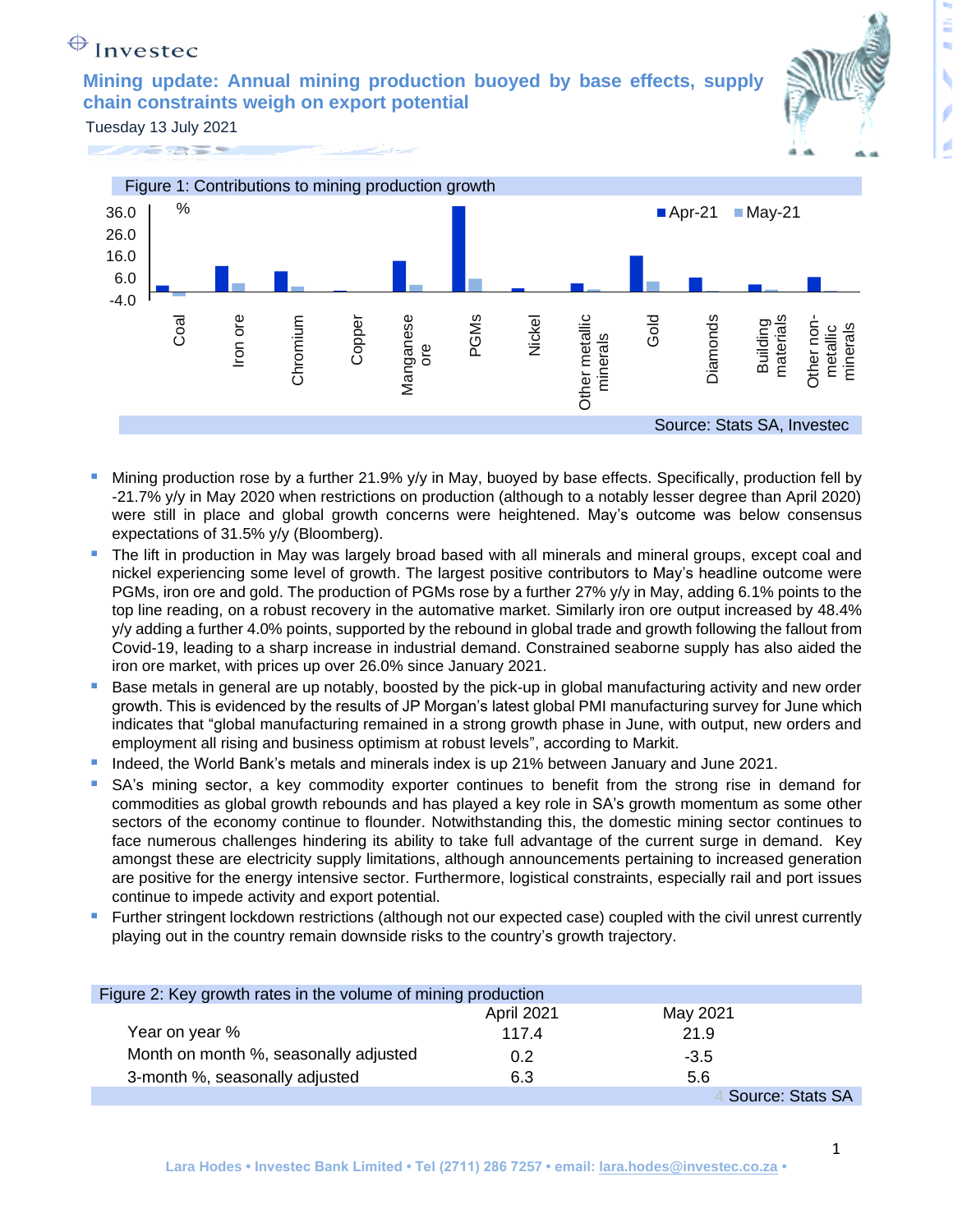## $\bigoplus$  Investec

## **Mining update: Annual mining production buoyed by base effects, supply chain constraints weigh on export potential** Tuesday 13 July 2021



Important Disclaimer – please read

For the purposes of this disclaimer, Investec shall include Investec Bank Limited, its ultimate holding company, a subsidiary (or a subsidiary of a subsidiary) of that entity, a holding company of that entity or any other subsidiary of that holding company, and any affiliated entity of any such entities. "Investec Affiliates" shall mean any directors, officers, representatives, employees, advisers or agents of any part of Investec.

The information and materials presented in this report are provided to you solely for general information and should not be considered as an offer or solicitation of an offer to sell, buy or subscribe to any securities or any derivative instrument or any other rights pertaining thereto.

The information in this report has been compiled from sources believed to be reliable, but neither Investec nor any Investec Affiliates accept liability for any loss arising from the use hereof or makes any representations as to its accuracy and completeness. Any opinions, forecasts or estimates herein constitute a judgement as at the date of this report. There can be no assurance that future results or events will be consistent with any such opinions, forecasts or estimates. Past performance should not be taken as an indication or guarantee of future performance, and no representation or warranty, express or implied is made regarding future performance. The information in this report and the report itself is subject to change without notice. This report as well as any other related documents or information may be incomplete, condensed and/or may not contain all material information concerning the subject of the report; its accuracy cannot be guaranteed. There is no obligation of any kind on Investec or any Investec Affiliates to update this report or any of the information, opinions, forecasts or estimates contained herein.

Investec (or its directors, officers or employees) may, to the extent permitted by law, own or have a position or interest in the financial instruments or services referred to herein, and may add to or dispose of any such position or may make a market or act as a principal in any transaction in such financial instruments. Investec (or its directors, officers or employees) may, to the extent permitted by law, act upon or use the information or opinions presented herein, or research or analysis on which they are based prior to the material being published. Investec may have issued other reports that are inconsistent with, and reach different conclusions from, the information presented in this report. Those reports reflect the different assumptions, views and analytical methods of the analysts who prepared them. The value of any securities or financial instruments mentioned in this report can fall as well as rise. Foreign currency denominated securities and financial instruments are subject to fluctuations in exchange rates that may have a positive or adverse effect on the value, price or income of such securities or financial instruments. Certain transactions, including those involving futures, options and other derivative instruments, can give rise to substantial risk and are not suitable for all investors.

This report does not contain advice, except as defined by the Corporations Act 2001 (Australia). Specifically, it does not take into account the objectives, financial situation or needs of any particular person. Investors should not do anything or forebear to do anything on the basis of this report. Before entering into any arrangement or transaction, investors must consider whether it is appropriate to do so based on their personal objectives, financial situation and needs and seek financial advice where needed.

No representation or warranty, express or implied, is or will be made in relation to, and no responsibility or liability is or will be accepted by Investec or any Investec Affiliates as to, or in relation to, the accuracy, reliability, or completeness of the contents of this report and each entity within Investec (for itself and on behalf of all Investec Affiliates) hereby expressly disclaims any and all responsibility or liability for the accuracy, reliability and completeness of such information or this research report generally.

The securities or financial instruments described herein may not have been registered under the US Securities Act of 1933, and may not be offered or sold in the United States of America or to US persons unless they have been registered under such Act, or except in compliance with an exemption from the registration requirements of such Act. US entities that are interested in trading securities listed in this report should contact a US registered broker dealer.

For readers of this report in South Africa: this report is produced by Investec Bank Limited, an authorised financial services provider and a member of the JSE Limited.

For readers of this report in United Kingdom and Europe: this report is produced by Investec Bank Plc ("IBP") and was prepared by the analyst named in this report. IBP is authorised by the Prudential Regulation Authority and regulated by the Financial Conduct Authority and the Prudential Regulation Authority and is a member of the London Stock Exchange. This report is not intended for retail clients and may only be issued to professional clients and eligible counterparties, and investment professionals as described in S19 of the Financial Services and Markets Act 2000 (Financial Promotions) Order 2005.

For readers of this report in Ireland: this report is produced by Investec Bank plc (Irish Branch) and was prepared by the analyst named in this report. Investec Bank plc (Irish Branch) is authorised by the Prudential Regulation Authority in the United Kingdom and is regulated by the Central Bank of Ireland for conduct of business rules.